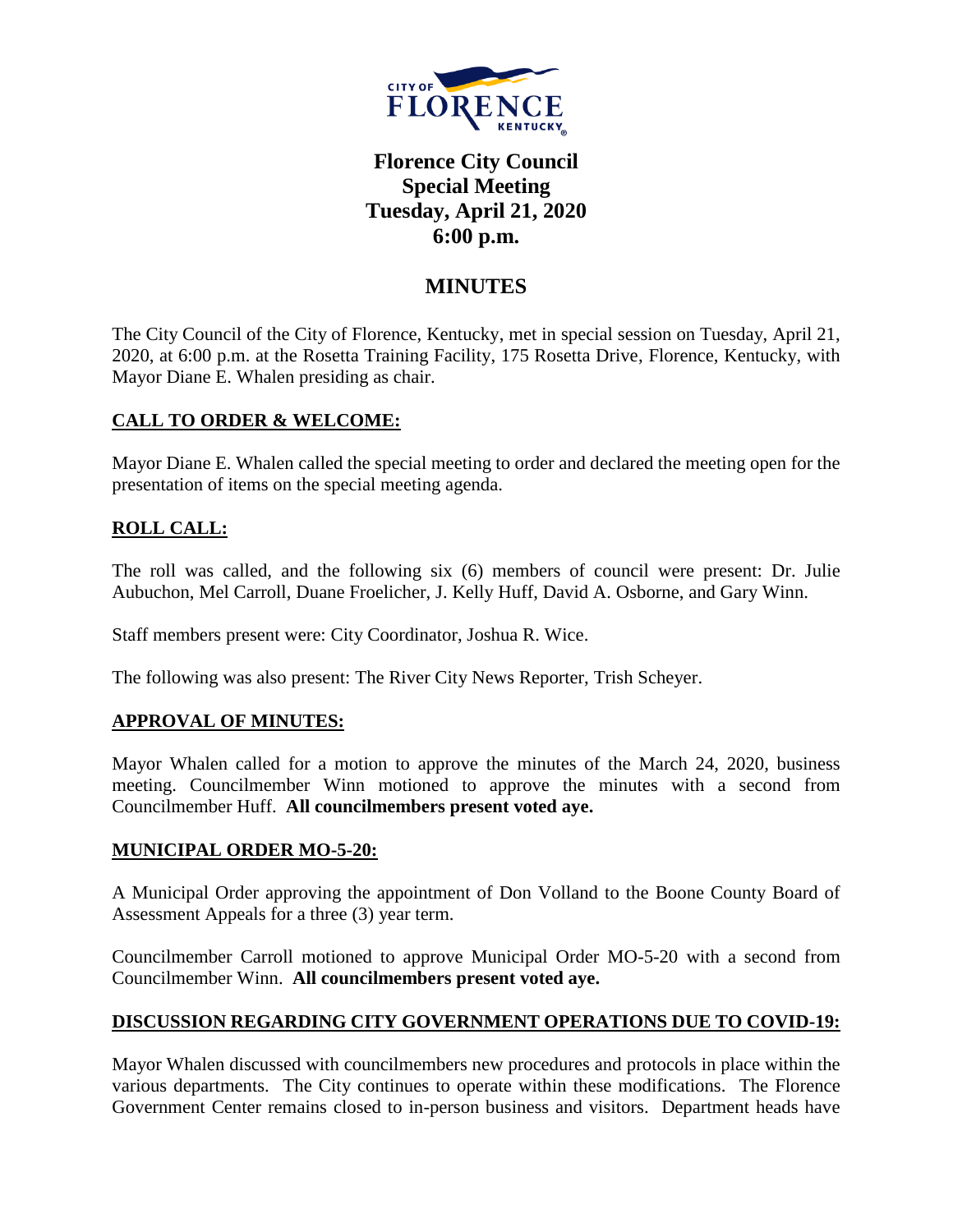Florence City Council (Special Meeting) Minutes: Tuesday, April 21, 2020 Page 2

implemented new procedures within their respective departments. Currently, the city has adequate resources of personal protective equipment. Fire/EMS personnel are protecting themselves and the residents/patients for which they render aid. The Police Department has necessary supplies and are using as needed.

Discussion was held regarding the pandemic and number of cases within the Northern Kentucky area. A new testing site has opened at Summit View Elementary School in Kenton County. Testing occurred on 800 patients and results are not yet available. Mayor Whalen recommended continuing to watch Governor Beshear's press conferences for updated information, as well as, following the Northern Kentucky Health Department for press releases.

Opening and lifting restrictions will be gradual and phased. Community rooms and city facilities will reopen based upon the large group gathering restrictions and modifications as mandated. The reopening of the Florence Government Center will be synced as close as possible with the reopening of the Boone County offices.

Mayor Whalen discussed with councilmembers the restrictions currently in place and upcoming events, which were previously scheduled. The annual Memorial Day Parade and Ceremony, which was scheduled for May 25, 2020, will be canceled due to restrictions and maintaining existing proper protocols. Neighborhood Night Out, which was scheduled for June 16, 2020, will be canceled. The Independence Day Event is currently scheduled for July 3, 2020. The city is monitoring the situation and determination for this event will be made at a later date.

Mr. Wice is in discussion with Boone County officials in the hopes of coordinating reopening of World of Golf with the Fiscal Court's golf course.

Further discussion was held regarding the reopening of the Senior Activity Center. The reopening of the Senior Activity Center will be determined based upon the guidelines set forth by Governor Beshear.

Mayor Whalen opened the floor with councilmembers for discussion regarding the opening of the Aquatic Center. Following discussion, all councilmembers agreed based on the current restrictions in place, the aquatic center will not be able to open this summer.

Discussion was held regarding businesses within the city and upcoming required deadlines. The annual Budget Retreat will be held with councilmembers and department heads following proper social distancing rules. Occupational license due dates have been pushed back, while payroll taxes remittance will have no grace periods. The current lease agreement with the Florence Y'alls is scheduled for renegotiation in September. Originally, the current lease was only extended one year. Turfway Park remodeling is underway and proceeding as planned.

Councilmember Osborne congratulated and commended Mayor Whalen, Mr. Wice, and the rest of the city staff for being proactive regarding the pandemic.